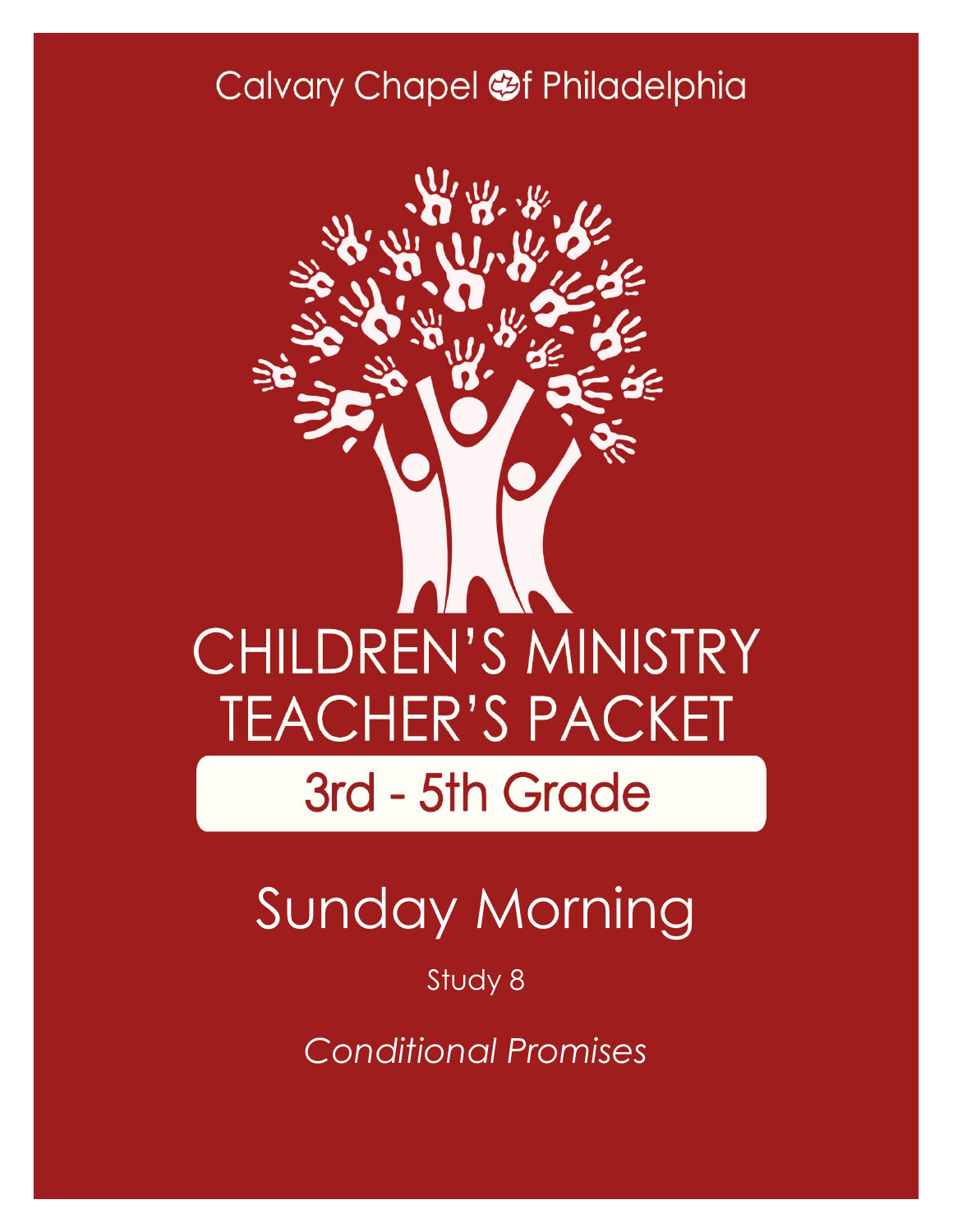### Conditional Promises

The Objective is the key concept for this week's lesson. It should be the main focus of the study.

These are the key verses that you will find helpful in teaching your study this week. The "Main passage" is the basis of the study, where the other verses support the objective of the lesson.

There is a memory verse for the students that relates to every study. If a student can memorize the verse for the following week you may give them a prize from the "reward box" found on your cart.

An introductory activity or question that will settle the class, draw their attention to the study and prepare their hearts for God's Word.

**Objective To give the students an understanding that God's promises (life, salvation, etc.) are conditional. They come with a required response.**

#### **Key Verses**

Exodus 19:1-9—Main Teaching Passage For an extensive list of conditional promises, see pages 6-7.

### **Memory Verse -** Exodus 19:5

"Now therefore, if you will indeed obey My voice and keep My covenant, then you shall be a special treasure to Me above all people; for all the earth is Mine."

### **Hook**

Review last week's memory verse, Romans 6:4.

Ask the students to recap the story of the Exodus to this point.

Ask the students, "What does the word 'unconditional' mean?" and then, "So then what does 'conditional' mean? For example, 'I will do something for you *on one condition*.'"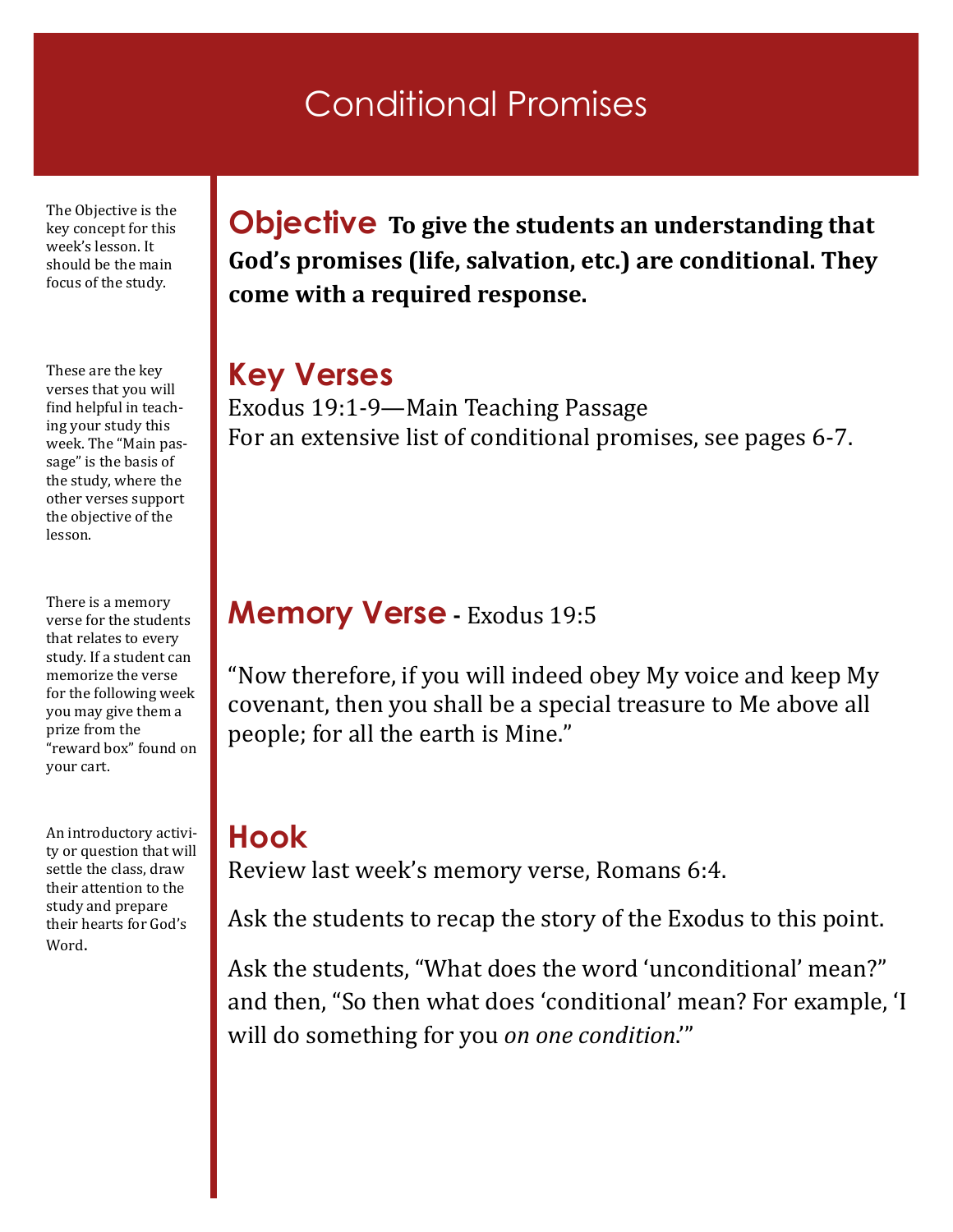What does the Bible say? This is where we will read a passage or series of passages that teach on the subject of the day.

The interpretation/ exegesis of the passage. What does this passage mean? How does this passage apply to my life?

# BOOK

When God told Moses in Exodus 3 that He would free the Israelites from the bondage of the Egyptians, He stated that this would culminate in the Israelites worshipping God there on Mt Sinai (Exodus 3:12). Exodus 19 begins with the fulfillment of that promise. God had saved the Israelites. He had shown His power in the form of the ten plagues. He had carried them safely through the Red Sea and given them freedom and life. Now here on the mountain, God intended to give the Israelites a new purpose and a new identity. He called Moses and commands him to speak to the nation saying, "Obey my voice, keep my covenant (purpose), for, you shall become a kingdom of priests and holy nation (identity)." The Lord told them that if they were faithful and obedient, they would be esteemed above all other peoples and be a "special treasure" to the Lord.

Moses diligently repeated these words to the Israelites, and their response was one to be emulated. They said, "All that the Lord has spoken we will do." God then told Moses that in order that the Israelites would remember this promise that they had made, He would appear to them in the form of a great cloud so that they would believe His words and trust what Moses told them is true.

 $\overline{\mathcal{L}}$ 

Up to this point in our studies of God being the "Faithful Promiser" (the God who always does what He promises to do), we have primarily looked at unconditional promises. For example, God told Adam and Eve that He would send someone who would crush the Serpent's head. He told Noah, "I will never again destroy the earth as in the flood," and to Abraham He said, "I will make you the father of many nations." All of these are unconditional promises that God simply declared over His people. Our most recent example of this is the promise God gave to the Israelites in Exodus 6, "I am the LORD and I will bring you out from under the burdens of the Egyptians." God had promised it, and there was nothing that Pharaoh or the whole Egyptian army could do to stop it.

In Exodus 19 however, we come to a different kind of promise that God gives to us. "Now therefore, **if** you will indeed obey My voice and keep My covenant, then you shall be a special treasure to Me above all people; for all the earth is Mine." God promised the Israelites that He would bless them above all other nations, that they would be a "special treasure" to Him… "if." Like many of the promises that God gives us in the Bible (especially in the New Testament), God's blessings come with a requirement. In this case, the requirement is, "obey My voice and keep My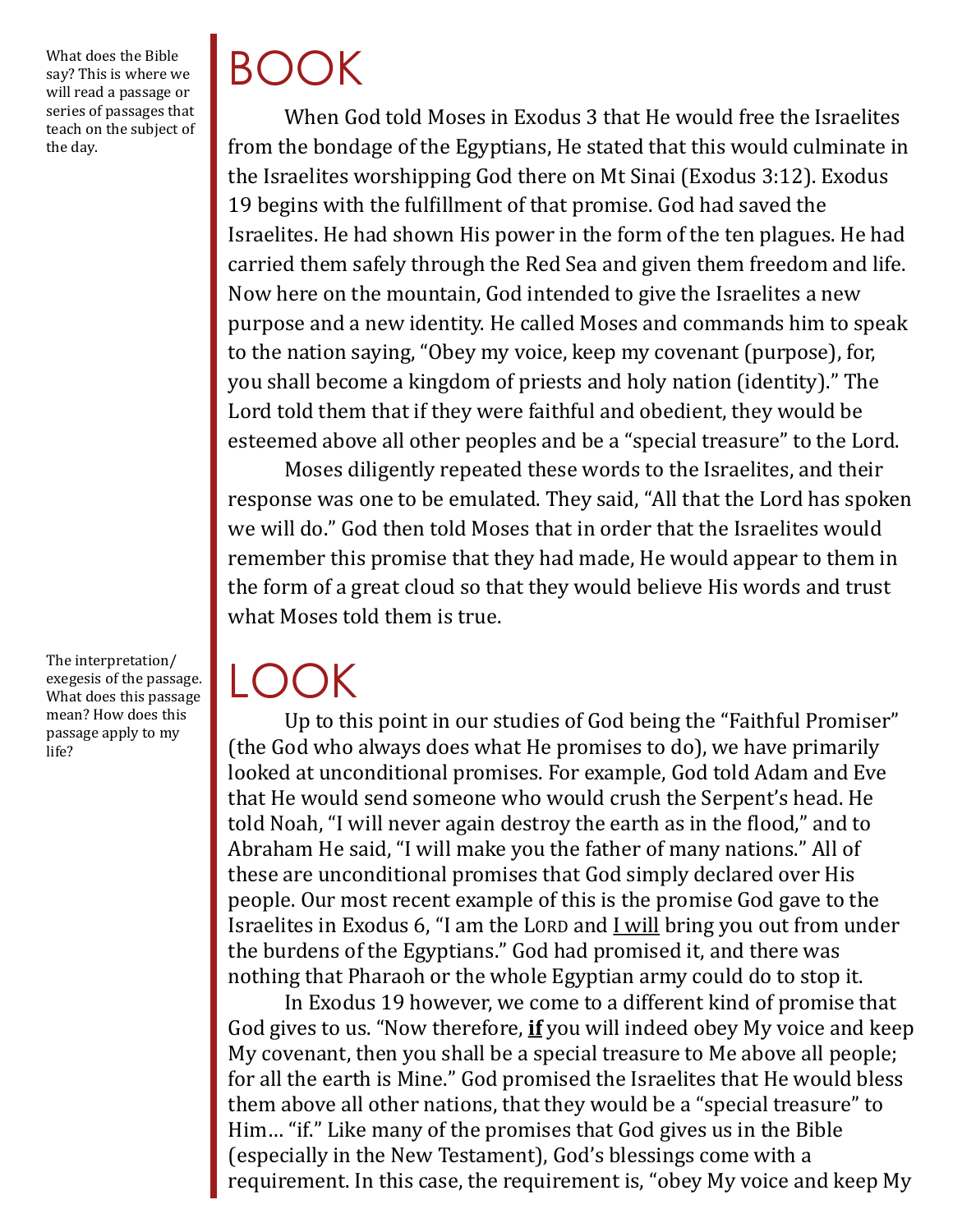## LOOK (Continued)

covenant" (A covenant is a legal agreement, like a contract). We see these conditional arrangements in life all the time. If you give Wawa \$1.25, they will give you a bottle of soda. If you finish your homework, then you can watch television. What is inherently known in those situations is that if you don't give the \$1.25, then you don't get the soda. If you don't finish the homework, you don't get to watch TV. When we see God's conditional promises in Scripture, we must also look at the unwritten "if not." In the case of Exodus 19:5, it is understood that *if* the Israelites *do not* obey the Word of God or keep His covenant, then they *will not* be a special treasure to the Lord and will not be esteemed above all other people. If this wasn't clear enough for the Israelites, God is a bit more direct in Deuteronomy 8:19, "Then it shall be, *if* you by any means forget the Lord your God, and follow other gods, and serve them and worship them, I testify against you this day that you shall surely perish."

God wanted to be in a covenant relationship with the Israelites. He wanted to pour out blessings on them (Deuteronomy 11:13-15), but He cannot condone rebellion, He cannot reward wrong-doing, and cannot bless sin. This is as much true for us today as it was for the Israelites at Mt. Sinai.

Take a closer look at John 3:16 and notice the condition that God puts right in the middle of it. "For God so loved the world that He gave His only Son, **that whosoever believes** in Him shall not perish, but have everlasting life." Contained in the midst of this incredible promise (everlasting life), is a necessary response. You must believe for God to give you eternal life. If we look at the unwritten "if not" statement here, it reads, "God so loved the world that He gave His only Son, that whosoever **does not** believe **will** perish and **will not** have everlasting life." God again graciously makes this abundantly clear further on in the chapter, "He who believes in the Son has everlasting life; and he who does not believe the Son shall not see life, but the wrath of God abides on him" (John 3:36).

John 3:16 is one of many conditional promises about salvation, and we should be careful to understand the meaning of "believe" in the context of that verse. John 3:16 should always be coupled with Romans 10:9. Belief in this context is not mental assent that Jesus existed or lived, but belief that He is Lord, that He has the power to forgive sin, that He paid the price for sin on the cross, and that only through His completed work can we be made righteous. Out of love and thankfulness for what He has done, we like the Israelites should obey His word and keep His covenant. After all, "Most assuredly, I say to you, **if** anyone keeps My word he shall never see death" (John 8:51).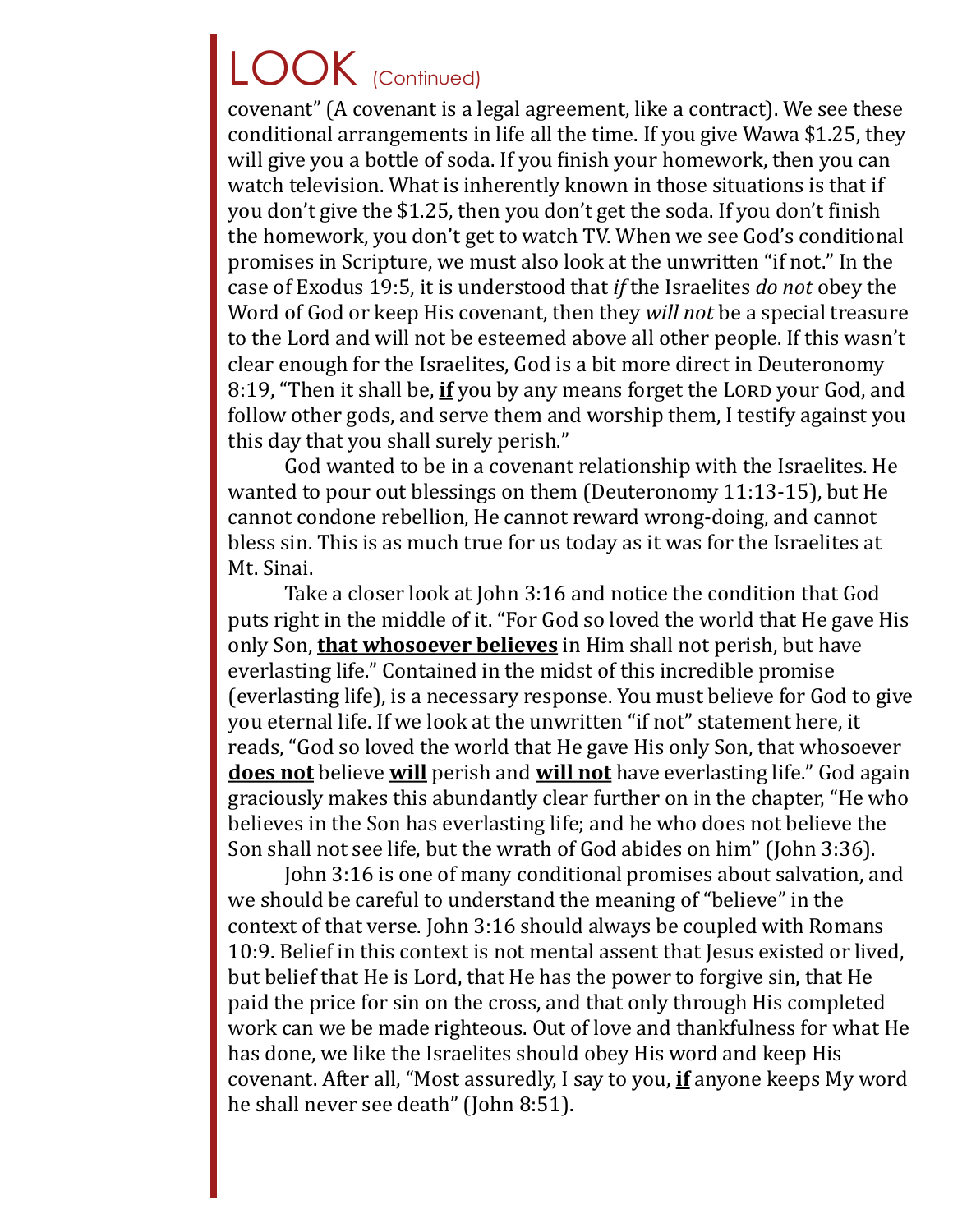What is my response to this passage of Scripture? How should my life change according to what this passage teaches me? What are the practical things I can do throughout the week to make this true in my life?

# TOOK

As a class, memorize Exodus 19:5.

**Challenge:** Have the kids examine their own hearts. Have they lived up to their side of God's bargain (His covenant)? Have they believed in their hearts? Have they confessed with their mouths? Do they attempt as best they can to obey His Word and keep His covenant?

Pray: Give an opportunity for the students to repent for not keeping His Word, ask the Lord for strength to walk in light and be upright. Thank Him that He desires to pour out grace upon us.

**Parent Question:** How can I show God that I want to obey His Word?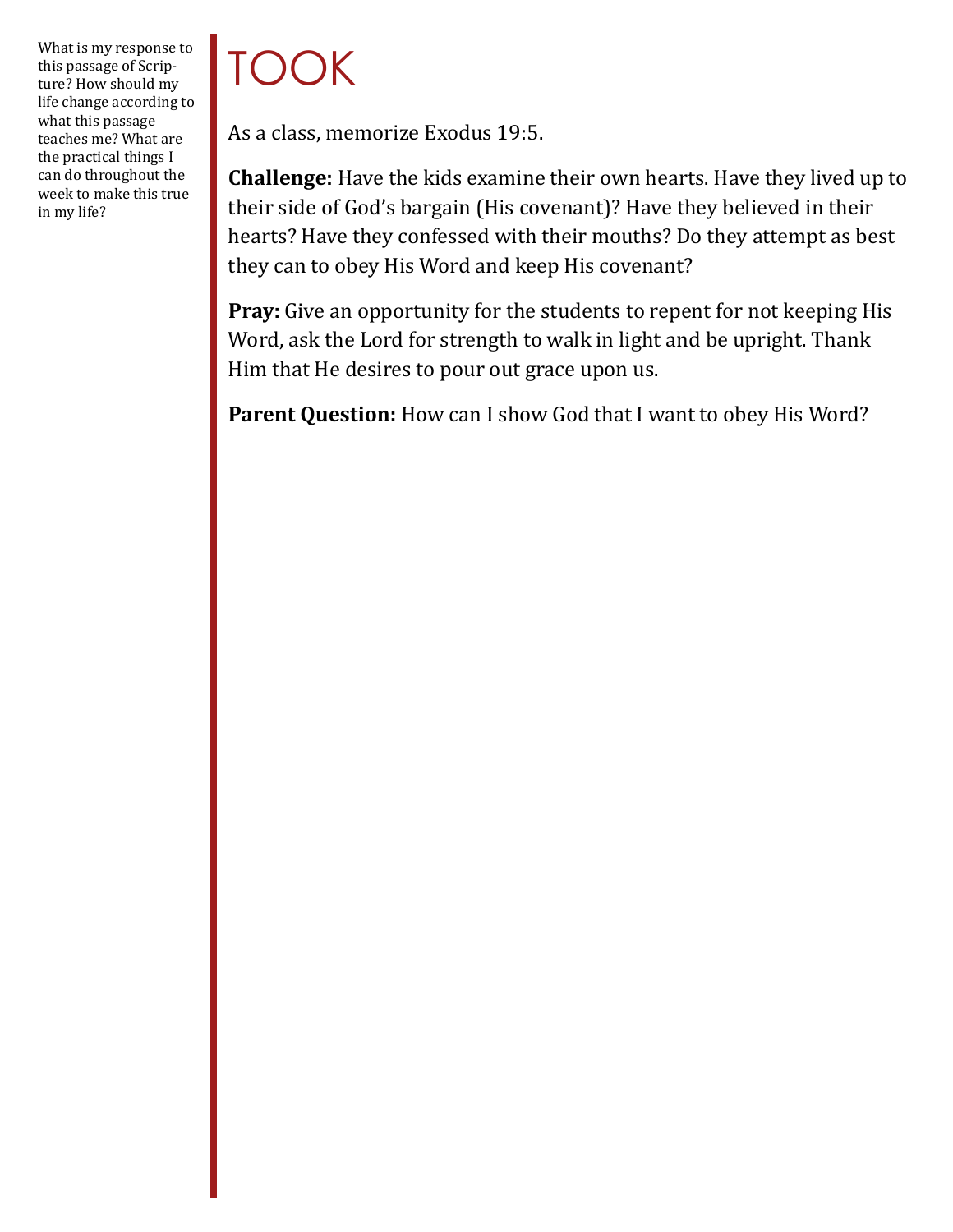# FURTHER STUDY

### **Conditional Promises or "IF" statements in Scripture**

**Gen 4:7**—**If** you do well, will you not be accepted? And if you do not do well, sin lies at the door. And its desire *is* for you, but you should rule over it."

**Deuteronomy 6:25**—Then it will be righteousness for us, **if** we are careful to observe all these commandments before the LORD our God, as He has commanded us.'

**Deuteronomy 7:12**—"Then it shall come to pass, **if** you listen to these judgments, and keep and do them, that the LORD your God will keep with you the covenant and the mercy which He swore to your fathers." **Deuteronomy 8:19—Then it shall be, if** you by any means forget the LORD your God, and follow other gods, and serve them and worship them, I testify against you this day that you shall surely perish.

**Deuteronomy 11:13-15**—'And it shall be that **if** you earnestly obey My commandments which I command you today, to love the LORD your God and serve Him with all your heart and with all your soul, <sup>14</sup> then I will give *you* the rain for your land in its season, the early rain and the latter rain, that you may gather in your grain, your new wine, and your oil. 15And I will send grass in your fields for your livestock, that you may eat and be filled.'

**Isaiah 1:18-19**—"Come now, and let us reason together," Says the Lord, "Though your sins are like scarlet, They shall be as white as snow; Though they are red like crimson, They shall be as wool. **If** you are willing and obedient, You shall eat the good of the land;

**Matthew 6:14-15**—"For **if** you forgive men their trespasses, your heavenly Father will also forgive you. <sup>15</sup> But if you do not forgive men their trespasses, neither will your Father forgive your trespasses.

**Matthew 17:20**—So Jesus said to them, "Because of your unbelief; for assuredly, I say to you, **if** you have faith as a mustard seed, you will say to this mountain, 'Move from here to there,' and it will move; and nothing will be impossible for you.

**Luke 17:6**—So the Lord said, "**If** you have faith as a mustard seed, you can say to this mulberry tree, 'Be pulled up by the roots and be planted in the sea,' and it would obey you.

**John 8:31**—Then Jesus said to those Jews who believed Him, "**If** you abide in My word, you are My disciples indeed.

**John 8:51**—Most assuredly, I say to you, **if** anyone keeps My word he shall never see death."

**John 11:40**—Jesus said to her, "Did I not say to you that **if** you would believe you would see the glory of God?"

**John 13:35**—By this all will know that you are My disciples, **if** you have love for one another."

**John 14:15—"If** you love Me, keep My commandments.

**John 15:6-7**—**If** anyone does not abide in Me, he is cast out as a branch and is withered; and they gather them and throw them into the fire, and they are burned. 7 **If** you abide in Me, and My words abide in you, you will ask what you desire, and it shall be done for you.

**John 15:10**—**If** you keep My commandments, you will abide in My love, just as I have kept My Father's commandments and abide in His love.

**John 15:14**—You are My friends **if** you do whatever I command you.

**Romans 10:9**—**if** you confess with your mouth the Lord Jesus and believe in your heart that God has raised Him from the dead, you will be saved.

**2 Corinthians 5:17**- Therefore, **if** anyone is in Christ, he is a new creation; old things have passed away; behold, all things have become new.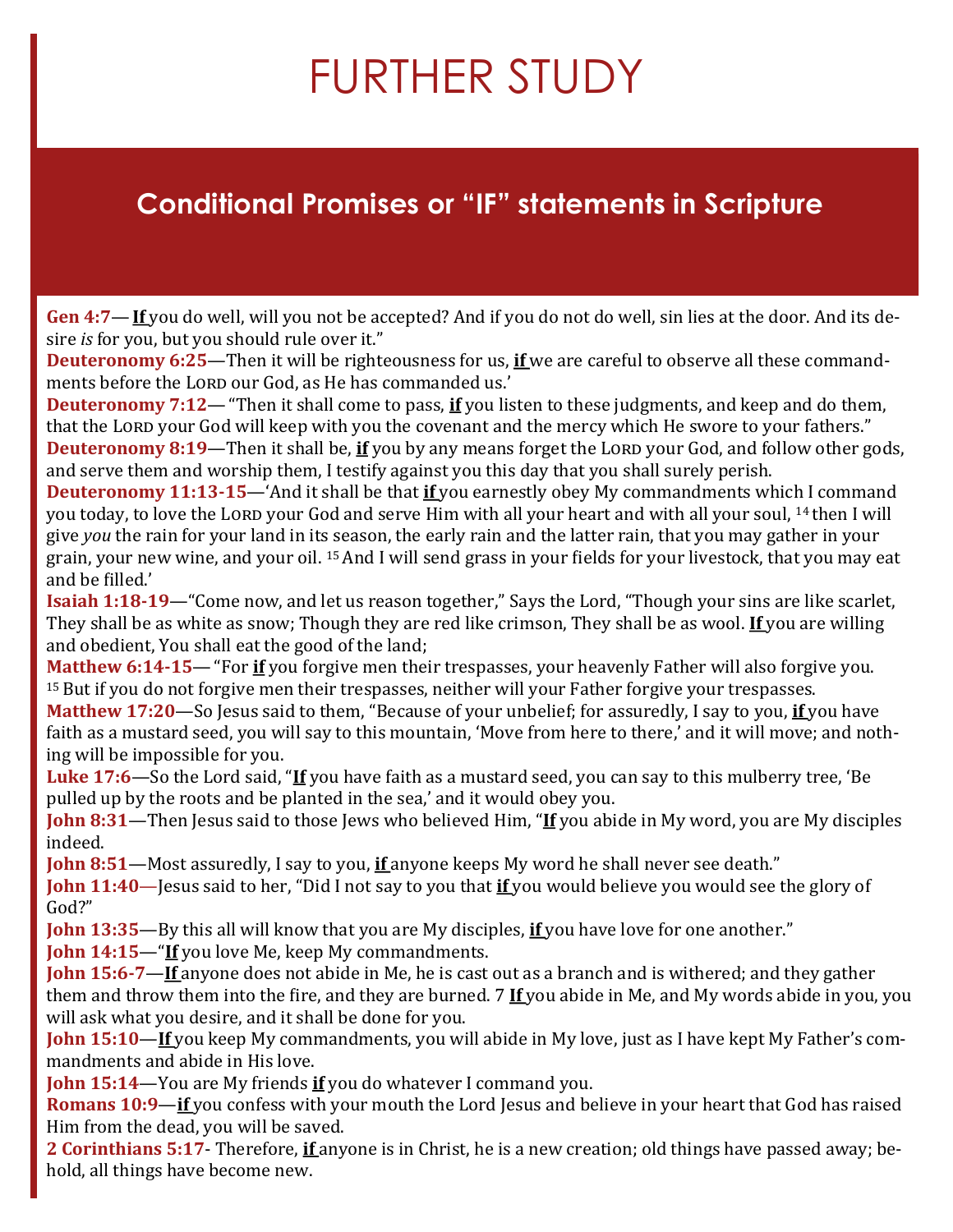**Revelation 22:18-19**—For I testify to everyone who hears the words of the prophecy of this book: **If** anyone adds to these things, God will add to him the plagues that are written in this book; 19 and if anyone takes away from the words of the book of this prophecy, God shall take away his part from the Book of Life, from the holy city, and from the things which are written in this book.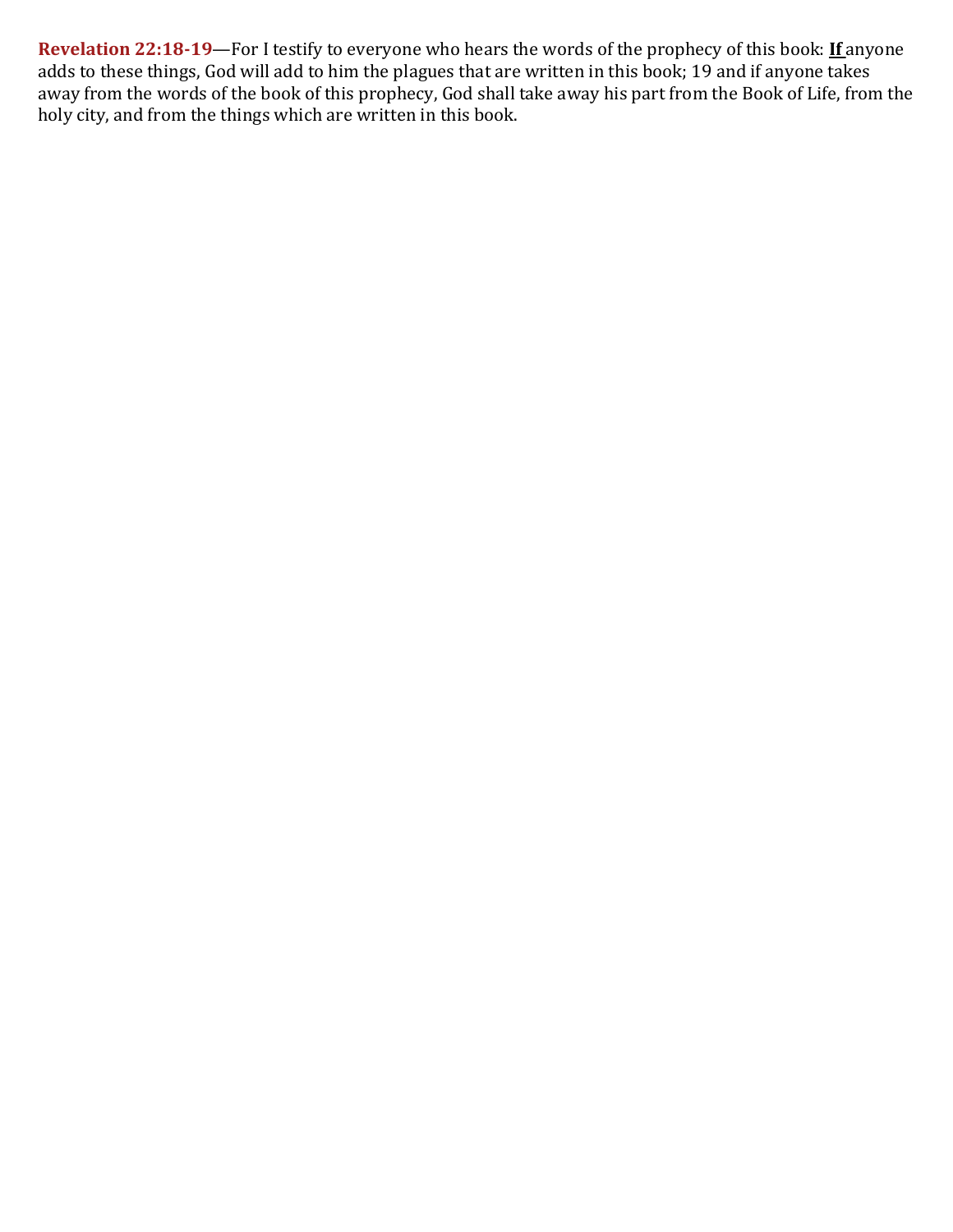## FURTHER STUDY

### **Commentary on Exodus 19:1-9 by David Guzik**

#### **Exodus 19 - The Nation of Israel Comes to Mount Sinai**

A. Coming to the Mountain.

1. (1-2) Israel camps at Mount Sinai.

In the third month after the children of Israel had gone out of the land of Egypt, on the same day, they came *to* the Wilderness of Sinai. For they had departed from Rephidim, had come *to* the Wilderness of Sinai, and camped in the wilderness. So Israel camped there before the mountain.

a. **They came to the Wilderness of Sinai**: It took them three months of trusting God to get to this place, but they finally arrived. They saw God's deliverance from Egypt, received His guidance on the way to go, saw His glorious victory at the Red Sea, received God's miraculous gifts of food and water, and they saw a prayerful victory won over the Amalekites.

i. Israel stayed in **the Wilderness of Sinai** until Numbers 10. More than 57 chapters of Scripture are devoted to what happened to Israel in the year they camped at Mount Sinai.

ii. "The word conventionally translated 'wilderness' is not a sandy desert, but grazing country, not settled by man." (Cole)

b. **So Israel camped there before the mountain**: In one sense, all that went before was meant to bring them to this place. This was the beginning of the fulfillment of what God said in Exodus 3:12: *this shall be a sign to you that I have sent you: When you have brought the people out of Egypt, you shall serve God on this mountain*.

i. Sinai was the place where Moses met God at the burning bush. The whole nation of Israel would soon experience some of what Moses did at the burning bush. Moses could lead them to this mountain for this experience because he had already been there. The people could not go farther than their leader.

ii. If the traditional site of Mount Sinai looks like anything, it looks like a huge pulpit - a sudden, steep outcropping of mountain out in the wilderness. Here, God preached one of the most dramatic sermons ever heard.

iii. Yet there is good reason to believe that the *traditional* site of Mount Sinai - on the Sinai Peninsula - is not the correct location of the **mountain** where all this came to pass.

· According to Exodus 2:15, 3:1, and 3:12 this mountain was in the region of *Midian*, which was on the east side of the Gulf of Aqaba, east of the Sinai Peninsula. The ancient land of Midian is in the modern nation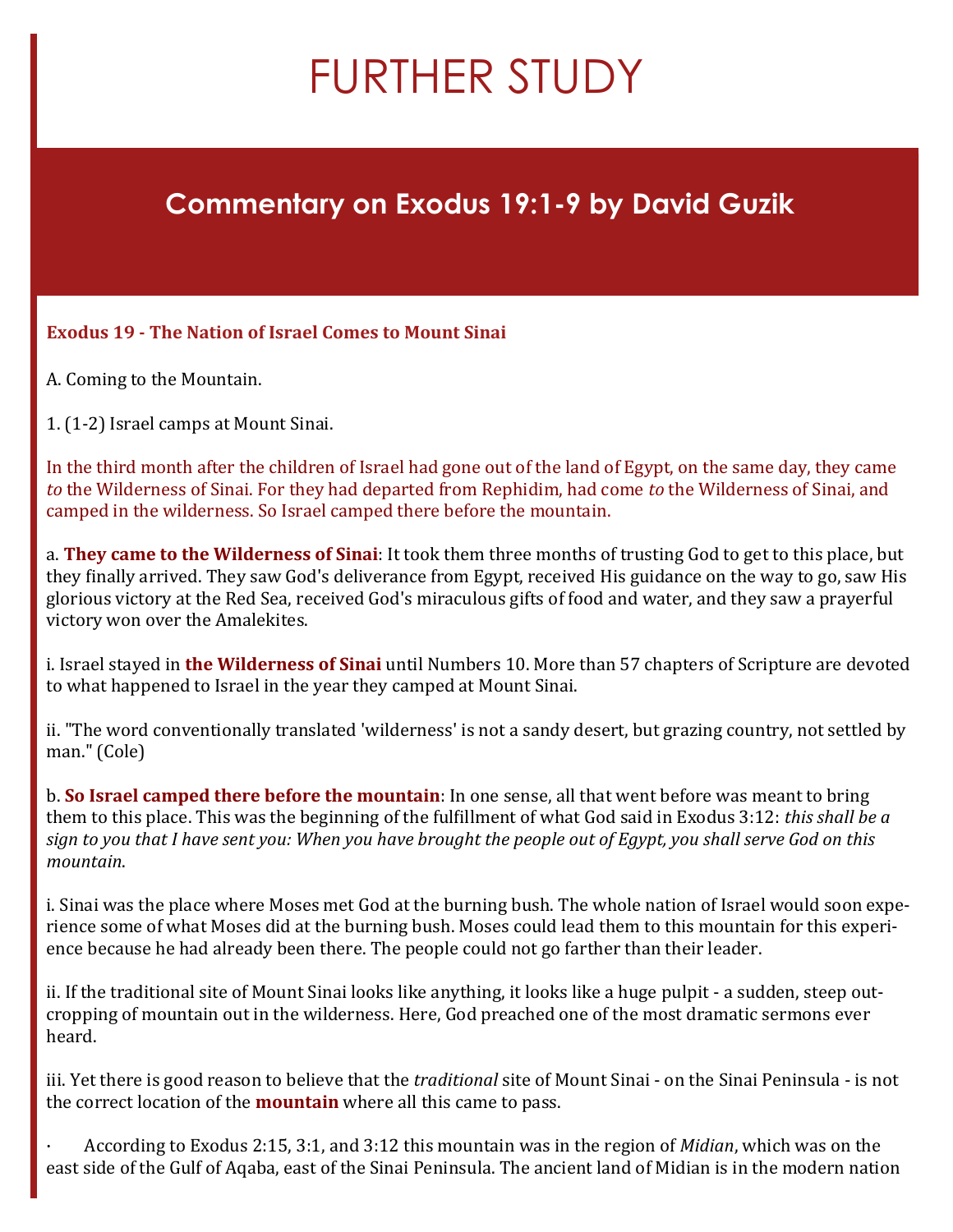of Saudi Arabia.

· In Galatians 4:25, the Apostle Paul clearly described Mount Sinai as being *in Arabia*. Though some claim that this can also be understood as extending to the Sinai Peninsula, this isn't the normal understanding of where *Arabia* is, either in the modern or the ancient understanding.

· There is significant evidence - both historic and archaeological - to associate the Arabian mountain *Jebel al-Lawz* with the site of Mount Sinai.

2. (3-4) God reminds Israel of His great power and care for them.

And Moses went up to God, and the LORD called to him from the mountain, saying, "Thus you shall say to the house of Jacob, and tell the children of Israel: 'You have seen what I did to the Egyptians, and *how* I bore you on eagles' wings and brought you to Myself.'"

a. **Moses went up to God, and the LORD called to him from the mountain**: Moses, led by God, went up on the mountain to meet with God as he had before - and the LORD spoke to Moses again.

b. **Thus you shall say to the house of Jacob**: With this title God associated the nation with the weakest and least stable of the patriarchs. At this point they acted more like **Jacob** than like Abraham or Isaac.

c. **You have seen what I did to the Egyptians**: God gave a message to Israel through Moses, a message regarding His purpose and destiny for Israel. This destiny was based on what God already did for them in the great deliverance from Egypt.

d. **I bore you on eagles' wings**: An **eagles' wings** are strong and sure; but they also speak of careful protection. It is said that an eagle does not carry her young in her claws like other birds; the young eagles attach themselves to the back of the mother eagle and are protected as they are carried. Any arrow from a hunter must pass through the mother eagle before it could touch the young eagle on her back.

i. "This metaphor is developed most extensively in Deuteronomy 32:11, where the loving compassion, protection, strength, and watchfulness of God is compared with the majestic bird's attributes." (Kaiser)

e. **And brought you to Myself**: The *deliverance* (**I bore you on eagles' wings**) was for *fellowship* (**brought you to Myself**). God didn't deliver Israel so they could live apart from God, but so they could be God's people.

3. (5-6) God reveals His plan and destiny for Israel.

"'Now therefore, if you will indeed obey My voice and keep My covenant, then you shall be a special treasure to Me above all people; for all the earth *is* Mine. And you shall be to Me a kingdom of priests and a holy nation.' These *are* the words which you shall speak to the children of Israel."

a. **If you will indeed obey My voice and keep My covenant**: God would soon make a formal covenant with Israel at Mount Sinai. Before He did, He revealed what He wanted to do to for an obedient Israel.

i. Before God called Israel to keep His *law*, He commanded them to "**keep My covenant**." The **covenant** was greater than the law itself. The covenant God made with Israel involved law, sacrifice, and the choice to obey and be blessed or to disobey and be cursed.

b. **Then you shall be a special treasure to Me**: God intended for Israel to be **a special treasure** unto Him. He wanted them to be a people with a unique place in God's great plan, a people of great value and concern to God. It wasn't as if God ignored the rest of the world (**for all the earth is mine**), but that He was determined to use Israel to reach the earth.